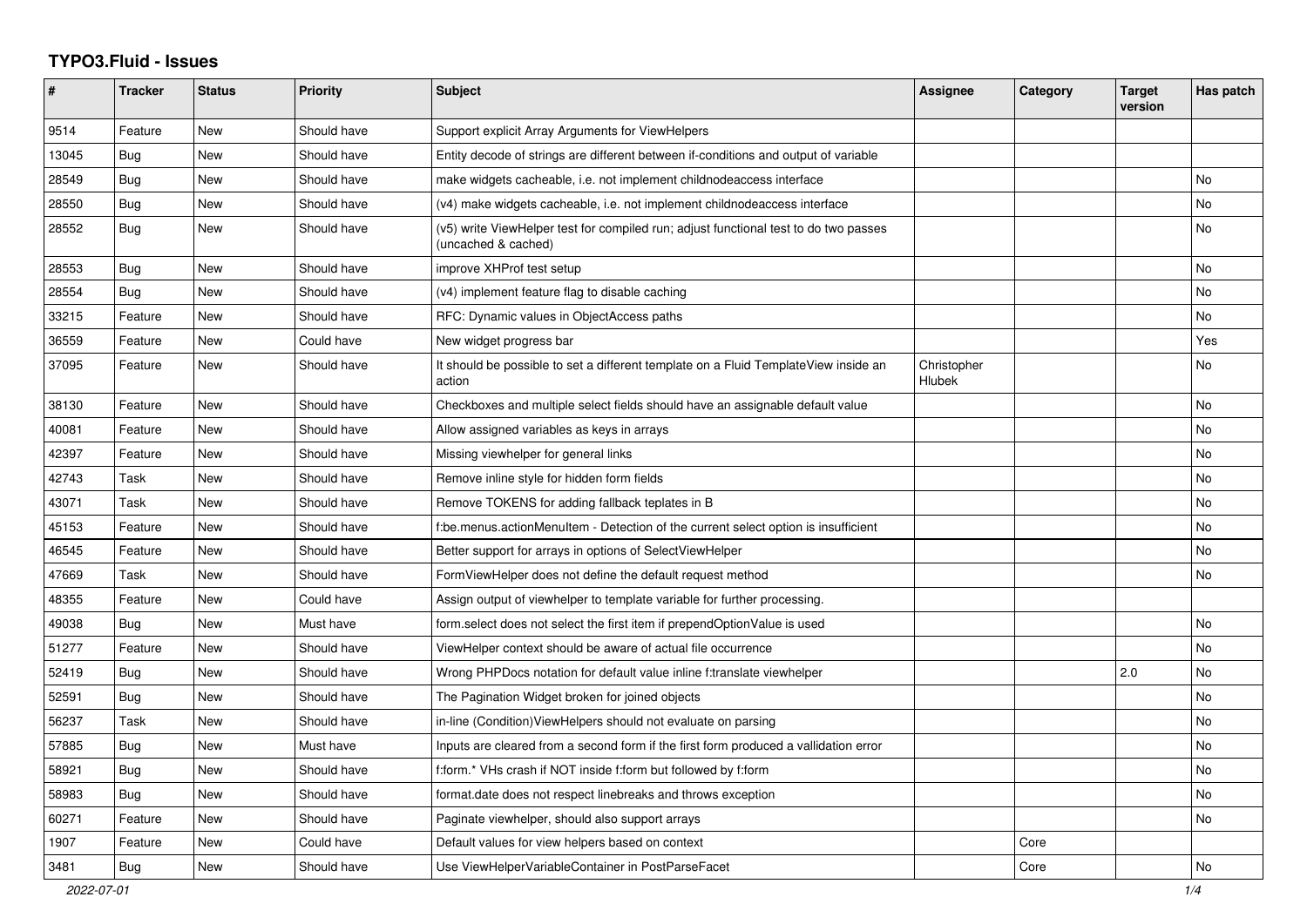| #     | <b>Tracker</b> | <b>Status</b> | <b>Priority</b>      | <b>Subject</b>                                                                                         | <b>Assignee</b>        | Category    | <b>Target</b><br>version | Has patch |
|-------|----------------|---------------|----------------------|--------------------------------------------------------------------------------------------------------|------------------------|-------------|--------------------------|-----------|
| 4704  | Feature        | New           | Should have          | Improve parsing exception messages                                                                     |                        | Core        |                          |           |
| 7608  | Feature        | New           | Could have           | Configurable shorthand/object accessor delimiters                                                      |                        | Core        |                          | Yes       |
| 10472 | Feature        | New           | Could have           | <b>Fluid Standalone distribution</b>                                                                   |                        | Core        |                          | No        |
| 12863 | Bug            | New           | Should have          | Attributes of a viewhelper can't contain a '-'                                                         | Sebastian<br>Kurfuerst | Core        |                          | No        |
| 27607 | Bug            | <b>New</b>    | Must have            | Make Fluid comparisons work when first element is STRING, second is NULL.                              |                        | Core        |                          | No        |
| 30555 | Feature        | New           | Could have           | Make TagBuilder more extensible                                                                        |                        | Core        |                          | No        |
| 32035 | Task           | New           | Should have          | Improve fluid error messages                                                                           |                        | Core        |                          | Yes       |
| 33551 | Bug            | New           | Must have            | View helper values break out of a partial scope                                                        | Sebastian<br>Kurfuerst | Core        |                          | No        |
| 39990 | Bug            | New           | Should have          | Same form twice in one template: hidden fields for empty values are only rendered<br>once              |                        | Core        |                          | No        |
| 62346 | Feature        | New           | Could have           | f:comment should have high precende                                                                    |                        | Core        | 3.x                      | No        |
| 38369 | Bug            | New           | Must have            | Resource ViewHelpers should not fall back to request package                                           |                        | View        |                          | No        |
| 43072 | Task           | New           | Should have          | Remove TOKENS for adding templates fallback in Backporter                                              |                        | View        |                          | No        |
| 45394 | Task           | New           | Should have          | Forwardport Unit test for standalone view                                                              |                        | View        |                          | No        |
| 60181 | Feature        | New           | Could have           | Caching mechanism for Fluid Views/Templates                                                            |                        | View        |                          | No        |
| 3725  | Feature        | New           | Could have           | <b>CSS Engine</b>                                                                                      | Christian Müller       | ViewHelpers |                          | No        |
| 8648  | Bug            | New           | Should have          | format.crop ViewHelper should support all features of the crop stdWrap function                        |                        | ViewHelpers |                          | No        |
| 9950  | Task           | New           | Should have          | Binding to nested arrays impossible for form-elements                                                  |                        | ViewHelpers |                          |           |
| 10911 | Task           | New           | Should have          | Tx Fluid ViewHelpers Form AbstractFormViewHelper->renderHiddenIdentityField<br>should be more reliable |                        | ViewHelpers |                          | No        |
| 26658 | Task           | New           | Won't have this time | Make Form ViewHelpers consistent                                                                       |                        | ViewHelpers |                          | No        |
| 26664 | Task           | New           | Won't have this time | Clean up Form ViewHelpers                                                                              |                        | ViewHelpers |                          | No        |
| 30937 | <b>Bug</b>     | New           | Should have          | CropViewHelper stringToTruncate can't be supplied so it can't be easily extended                       |                        | ViewHelpers |                          | Yes       |
| 34309 | Task           | New           | Could have           | Unknown ViewHelpers cause exception - should be handled more graceful                                  |                        | ViewHelpers |                          | No        |
| 36410 | Feature        | New           | Should have          | Allow templates to send arguments back to layout                                                       |                        | ViewHelpers |                          | No        |
| 37619 | <b>Bug</b>     | New           | Should have          | Fatal Error when using variable in name attribute of Section ViewHelper                                |                        | ViewHelpers |                          | No        |
| 39936 | Feature        | New           | Should have          | registerTagAttribute should handle default values                                                      |                        | ViewHelpers |                          | No        |
| 40064 | Bug            | New           | Must have            | Multiselect is not getting persisted                                                                   |                        | ViewHelpers |                          | No        |
| 49600 | <b>Bug</b>     | New           | Should have          | f:form tag shown as a HTML on frontend                                                                 |                        | ViewHelpers |                          | No        |
| 51100 | Feature        | New           | Must have            | Links with absolute URI should have the option of URI Scheme                                           |                        | ViewHelpers |                          | No        |
| 54195 | Task           | New           | Should have          | Rename and move FormViewHelper's errorClass value, currently 'f3-form-error'                           | Adrian Föder           | ViewHelpers |                          | No        |
| 54284 | Bug            | New           | Should have          | Default Option for Switch/Case VH                                                                      |                        | ViewHelpers |                          | No        |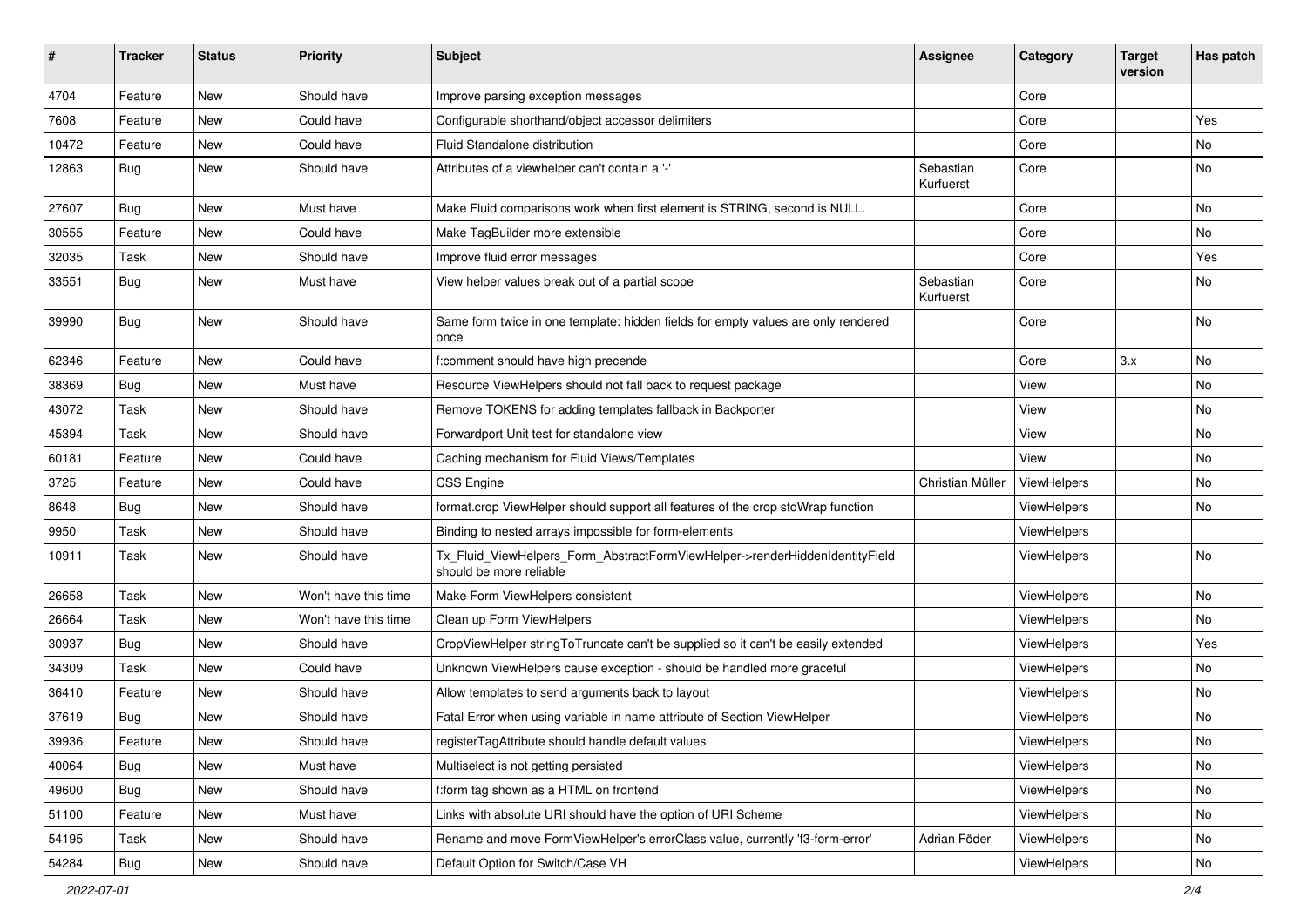| #     | <b>Tracker</b> | <b>Status</b>       | <b>Priority</b> | <b>Subject</b>                                                                                       | <b>Assignee</b>             | Category           | <b>Target</b><br>version | Has patch |
|-------|----------------|---------------------|-----------------|------------------------------------------------------------------------------------------------------|-----------------------------|--------------------|--------------------------|-----------|
| 60003 | Feature        | New                 | Should have     | Add required-Attribute to f:form.password                                                            |                             | ViewHelpers        |                          | No        |
| 60856 | Bug            | New                 | Must have       | Target attribute not supported by the form viewhelper                                                |                             | ViewHelpers        |                          | Yes       |
| 31955 | Feature        | New                 | Should have     | f:uri.widget                                                                                         |                             | Widgets            |                          | No        |
| 36655 | Bug            | New                 | Should have     | <b>Pagination Links</b>                                                                              |                             | Widgets            |                          | No        |
| 45384 | Bug            | New                 | Must have       | Persisted entity object in widget-configuration cannot be deserialized (after reload)                |                             | Widgets            | 2.0.1                    | No        |
| 9005  | Feature        | Accepted            | Could have      | Fluid Template Analyzer (FTA)                                                                        | Sebastian<br>Kurfuerst      |                    |                          |           |
| 28551 | Bug            | Accepted            | Should have     | (v4) backport VHTest                                                                                 | Sebastian<br>Kurfuerst      |                    |                          | No        |
| 5933  | Feature        | Accepted            | Should have     | Optional section rendering                                                                           | Sebastian<br>Kurfuerst      | ViewHelpers        |                          | No        |
| 3291  | Feature        | Needs<br>Feedback   | Should have     | Cacheable viewhelpers                                                                                |                             |                    |                          | No        |
| 45345 | Feature        | Needs<br>Feedback   | Should have     | Easy to use comments for fluid that won't show in output                                             |                             |                    |                          |           |
| 46091 | Task           | Needs<br>Feedback   | Should have     | Show source file name and position on exceptions during parsing                                      |                             |                    |                          | No        |
| 33394 | Feature        | Needs<br>Feedback   | Should have     | Logical expression parser for BooleanNode                                                            | <b>Tobias Liebig</b>        | Core               |                          | No        |
| 8989  | Feature        | Needs<br>Feedback   | Could have      | Search path for fluid template files                                                                 |                             | View               |                          | No        |
| 46289 | Bug            | Needs<br>Feedback   | Should have     | Enable Escaping Interceptor in XML request format                                                    |                             | View               | 2.0.1                    | No        |
| 8491  | Task           | Needs<br>Feedback   | Should have     | link.action and uri.action differ in absolute argument                                               | Karsten<br>Dambekalns       | ViewHelpers        |                          | <b>No</b> |
| 33628 | <b>Bug</b>     | Needs<br>Feedback   | Must have       | Multicheckboxes (multiselect) for Collections don't work                                             | Christian Müller            | ViewHelpers        |                          | No        |
| 36662 | Bug            | Needs<br>Feedback   | Should have     | Checked state isn't always correct when property is collection                                       | Kevin Ulrich<br>Moschallski | <b>ViewHelpers</b> | 1.1.1                    | No        |
| 58862 | Bug            | Needs<br>Feedback   | Should have     | FormViewHelper doesn't accept NULL as value for \$arguments                                          | <b>Bastian</b><br>Waidelich | ViewHelpers        |                          | Yes       |
| 5636  | Task           | Under Review        | Must have       | Form_RadioViewHelper and CheckBoxViewHelper miss check for existing object<br>before it is accessed. |                             |                    |                          | No        |
| 47006 | <b>Bug</b>     | <b>Under Review</b> | Should have     | widget identifier are not unique                                                                     |                             |                    |                          | No        |
| 49756 | Feature        | <b>Under Review</b> | Should have     | Select values by array key in checkbox viewhelper                                                    |                             |                    |                          | No        |
| 50888 | <b>Bug</b>     | <b>Under Review</b> | Should have     | WSOD by changing name of section and if Fluid caches are generated                                   |                             |                    |                          | No        |
| 52536 | <b>Bug</b>     | <b>Under Review</b> | Should have     | Errorclass not set if no property-attribute set                                                      |                             |                    |                          |           |